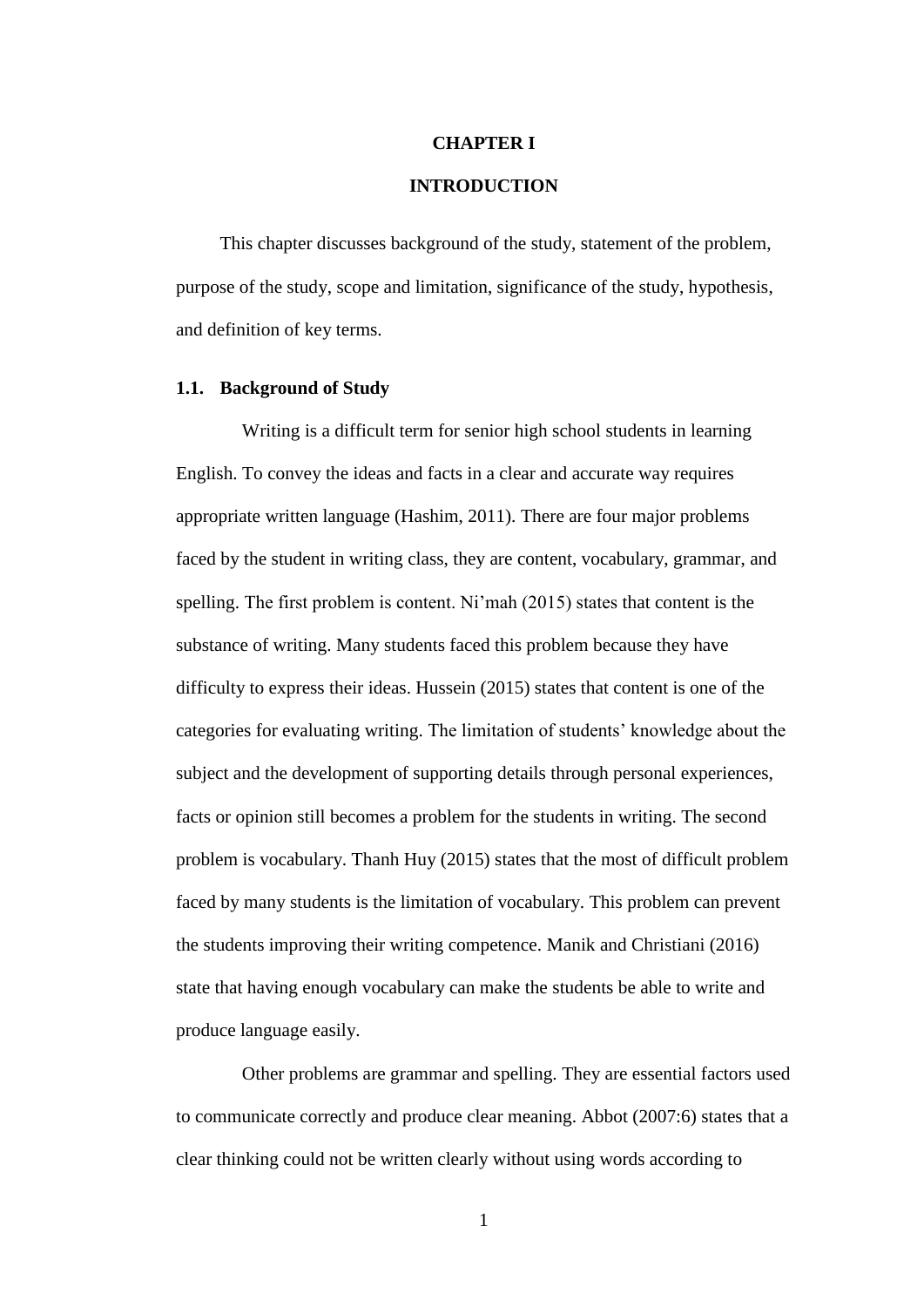definite rules. Ridha (2012, p. 44) states grammatical error becomes one of the most serious and common ones. Frodesen (2001:233) and Nasir et al. (2013:29) grammar plays a vital role in the writing process as it can help the students to develop the linguistic resources which are needed to express their ideas accurately and to correct their writing errors. Meanwhile, Msanjila (2005) states using wrong spelling is another serious problem in writing skill because it can cause the words difficult to understand by the readers. Bahloul (2007) states the main cause of spelling which becomes a big problem in developing their spelling proficiency is the irregularity of English writing system.

In addition, the teacher often spends much time to explain the materials, then it makes the students do not have enough time to finish their writing task. To solve those problems, the researcher offers learning method of flipped learning to engage the students doing the activities of writing. So, in the present study, the researcher would like to use flipped learning as a consideration of those problems which are commonly happened in language teaching and learning, especially in writing class.

Many researchers had conducted the studies to know the effectiveness or to know the effect of flipped learning in language teaching and learning, such as a study was conducted by Ahmed (2012) that investigates the effect of a flipping classroom on writing skill in English as a foreign language and students' attitude towards flipping. The result showed that there was a statistically significant difference between experimental group and control group in the post-test of EFL writing. In this study, the researcher explained to the students how the experiment would proceed and the reasons for following the method of flipping. The teacher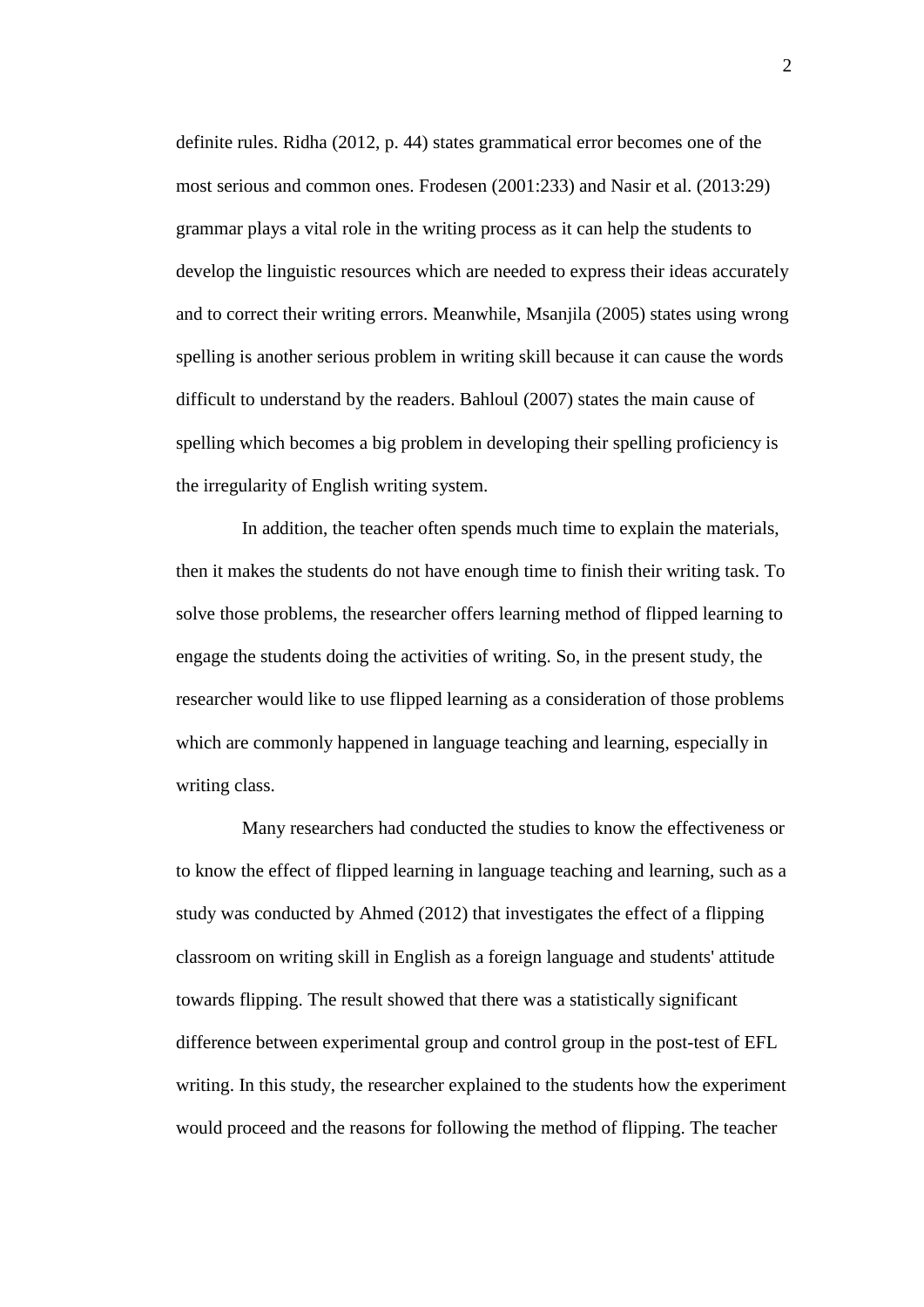gives a video to the students as their homework before coming to the class. The students have to ready with the information based on their homework if the teacher asks them to practice in the class. Expectations from students were described in depth but required around two weeks from proper class implementation. This was due to students' initial resistance in the experimental group to change in the instructional delivery method.

A study was conducted by El-Bassuony (2016) that investigates the effectiveness of flipped learning in improving English grammatical performance in speaking and writing of underachieving language learners. The third result showed that in the control group there were statistically significant differences at 0.01 for underachievers and 0.005 for normal students between the mean ranks of the pre-post grammatical performance in writing test in favor of the post test for both underachievers and normal students in the control group.On the other hand, there was no such improvement in the pre-post grammatical performance in speaking test which might be due to the fact that many students do not pay much attention to speaking skill since it is not evaluated in the educational system.

Other studies were conducted by Afrilyasanti, Cahyono, and Astuti (2015) that investigate the effect in the use of flipped classroom model on the writing ability of EFL students across their individual differences in learning.The results showed that there was a significant difference on the students' post-test score between the experimental and control groups, but there is an adverse result. However, it was gotten from the observation on the students' participation in their class. There was apparently still few of the students who were not participating. The results of the class observation showed that in the first week of the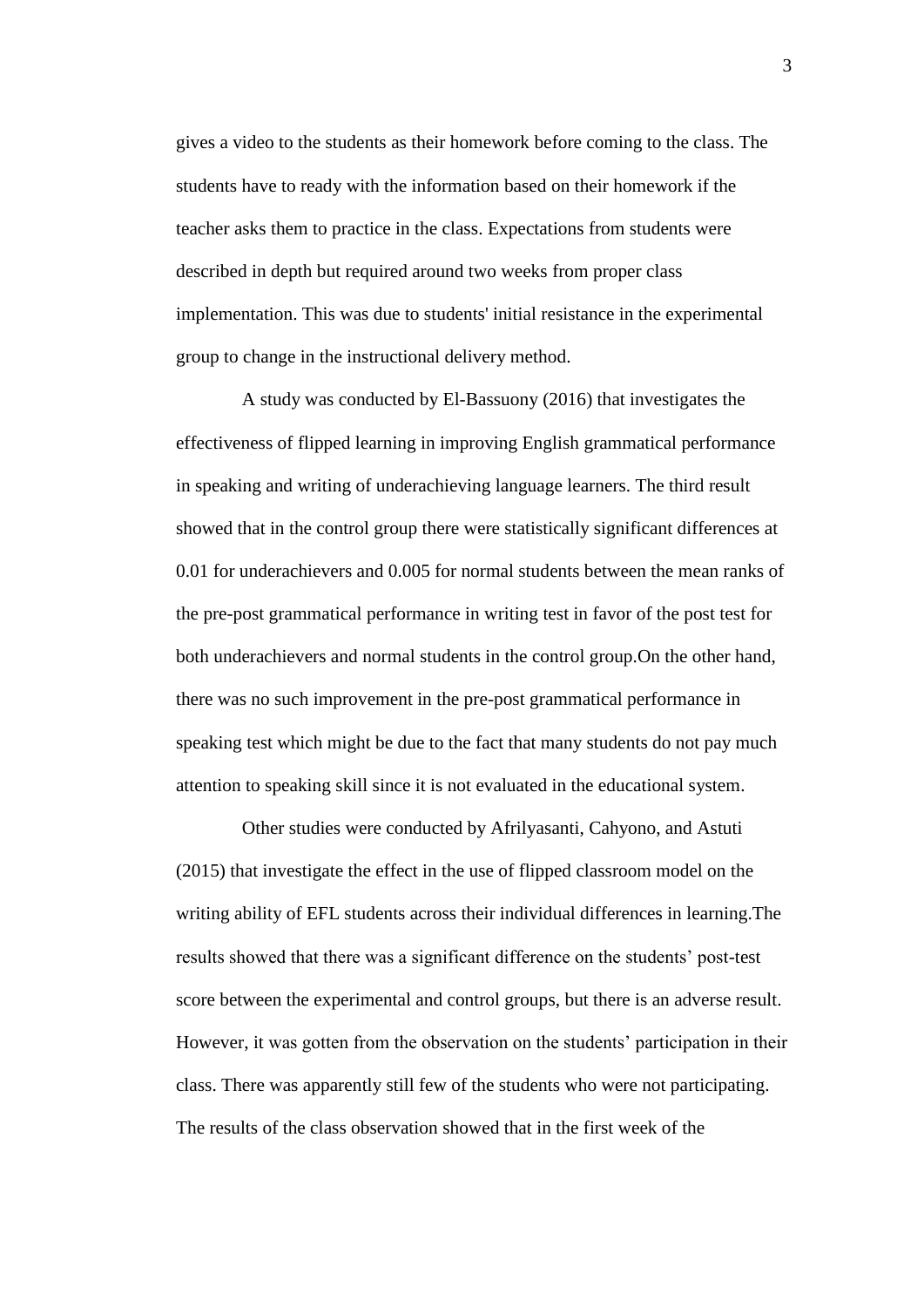implementation, more than half students did not complete their online quizzes. Some efforts had been done to invite the students' participation, such as plus points for active participation, praise, etc. Remarkably, more and more the students participated in the following weeks. Nonetheless, still not the whole class participated.

Based on the review above, the previous studies indeed concern on investigating the effectiveness and the effect of flipped learning with various variables, but in the present study, the researcher will combine flipped learning with graphic organizers to make the students more interest in learning English, especially writing skill.Flipped learning itself is considered to be one of the active learning approaches that focus on switching inside the class time with outside the class (at home) practising time through technology. Those studies do not use another technique that can help the students to convey and develop their ideas in writing class.So, in the present study, the researcher would like to combine graphic organizers in the flipped learning as a consideration of these problems. The researcher uses graphic organizers in flipped learning because it can help mitigate the difficulties faced by the students and help them organize their thoughts. The students can also improve planning, organization, word choice and composition coherence in their writing skill (Bishop, 2013). Most of those studies used the students of university level. So, it becomes one of the reasons why the researcher combines graphic organizers and uses the students of senior high school as the subject. In the present study, the researcher chooses the social students of MAN 2 Gresik because this school has the same problems with this study.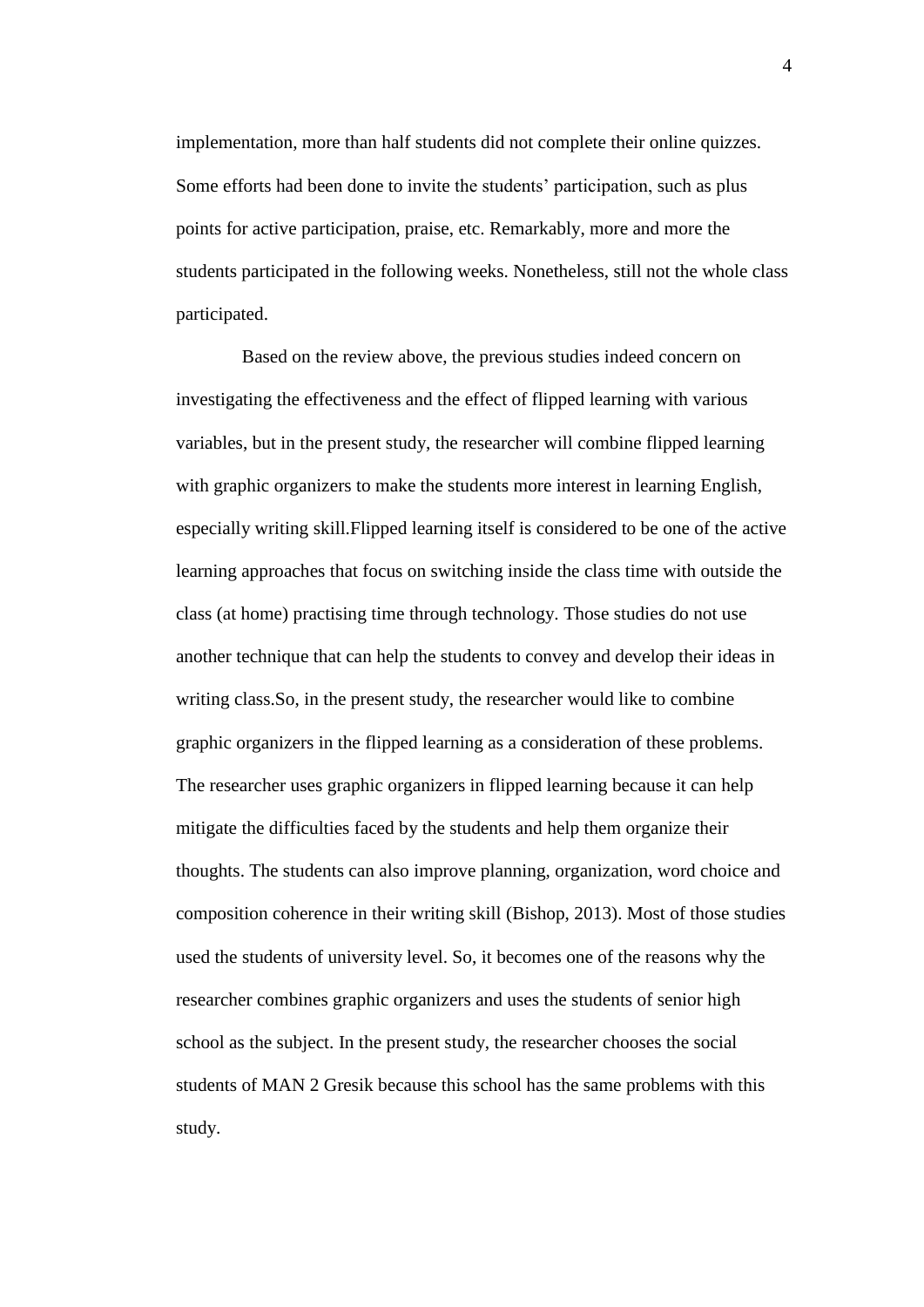Dealing with the problems faced by the students in writing class and the possibility of using graphic organizers in flipped learning to teach this productive skill, the researcher is interested in conducting this study which intends to find out whether applying flipped learning through graphic organizers would have an effect toward writing skill at MAN 2 Gresik

#### **1.2. Statement of the Problem**

.

Based on the background of the study above, the researcher is formulated into the following question:

Is there a significant effect of flipped learning through graphic organizers toward writing skill at MAN 2 Gresik?

### **1.3. Purpose of the Study**

The purpose of the study is to investigate a significant effect of flipped learning through graphic organizers toward writing skill at MAN 2 Gresik.

## **1.4. Significance of the Study**

The result of the study is expected to give a contribution to the teaching and learning process of writing in English as a foreign language both theoretically and practically.

# **1.4.1. Theoretical Significance**

For theoretical significance, this study gives knowledge and information for the teacher about how writing class to be interesting by applying flipped learning through graphic organizers. So, the students will more interest to develop their writing skill.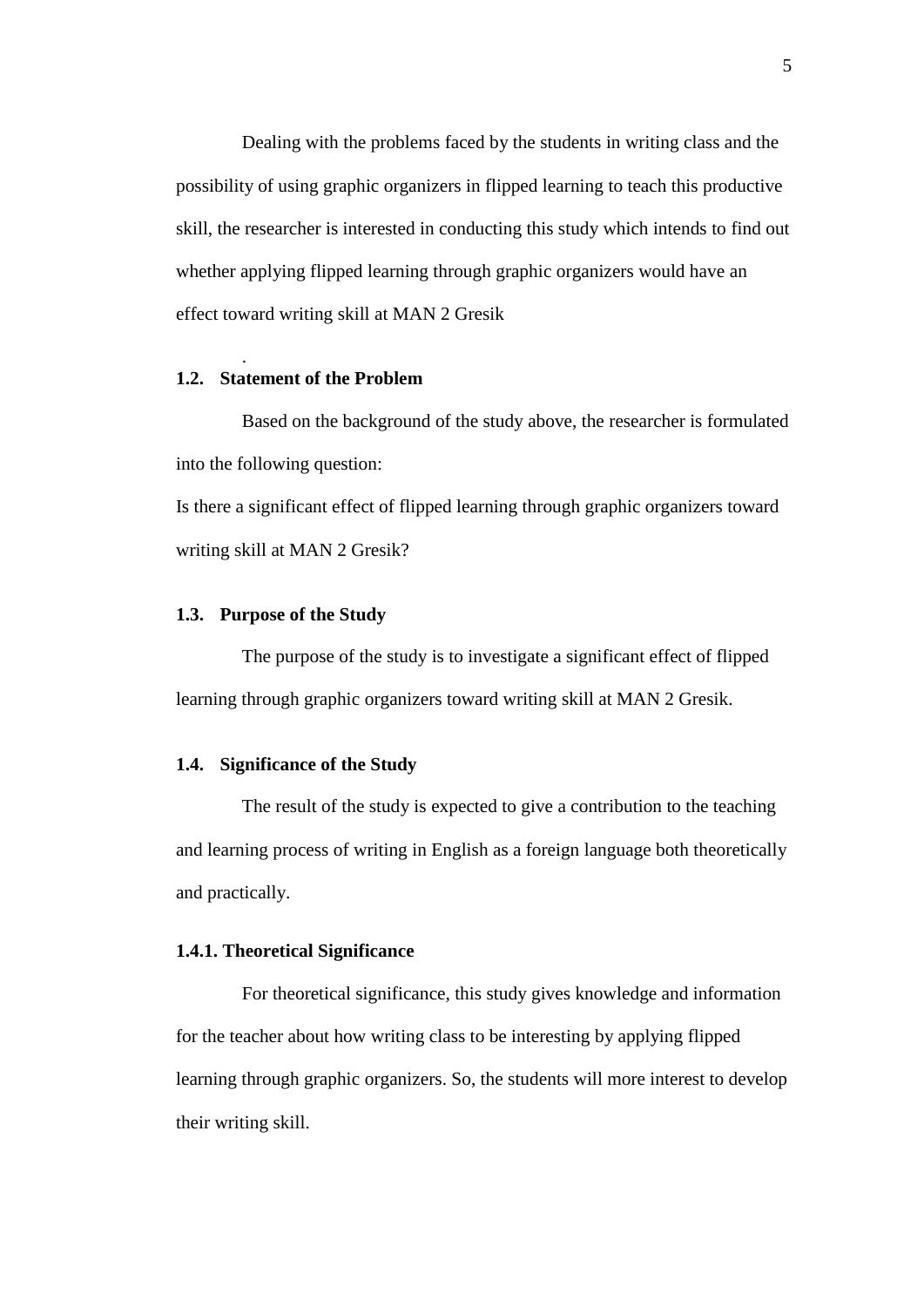### **1.4.2. Practical Significance**

There are three practical significance contributions gained from this study:

a. For the teacher

The teacher can improve the teaching learning process by setting some techniques, teaching media, good preparation and create an interesting way in the class.

b. For the students

The students can develop their writing skill with the view that learning is fun and it will help the students to master the specific working skills. They will more interest and motivate in the learning process, especially on writing skill by applying flipped learning through graphic organizers.

c. For the researcher

The researcher can inspire and develop flipped learning for the students of senior high school with the different way to develop other skills.

# **1.5. Hypothesis**

Based on the statement of the problem above, the hypothesis is formulated as follow:

 $H_1$  = There is a significant effect of flipped learning through graphic organizers toward writing skill at MAN 2 Gresik.